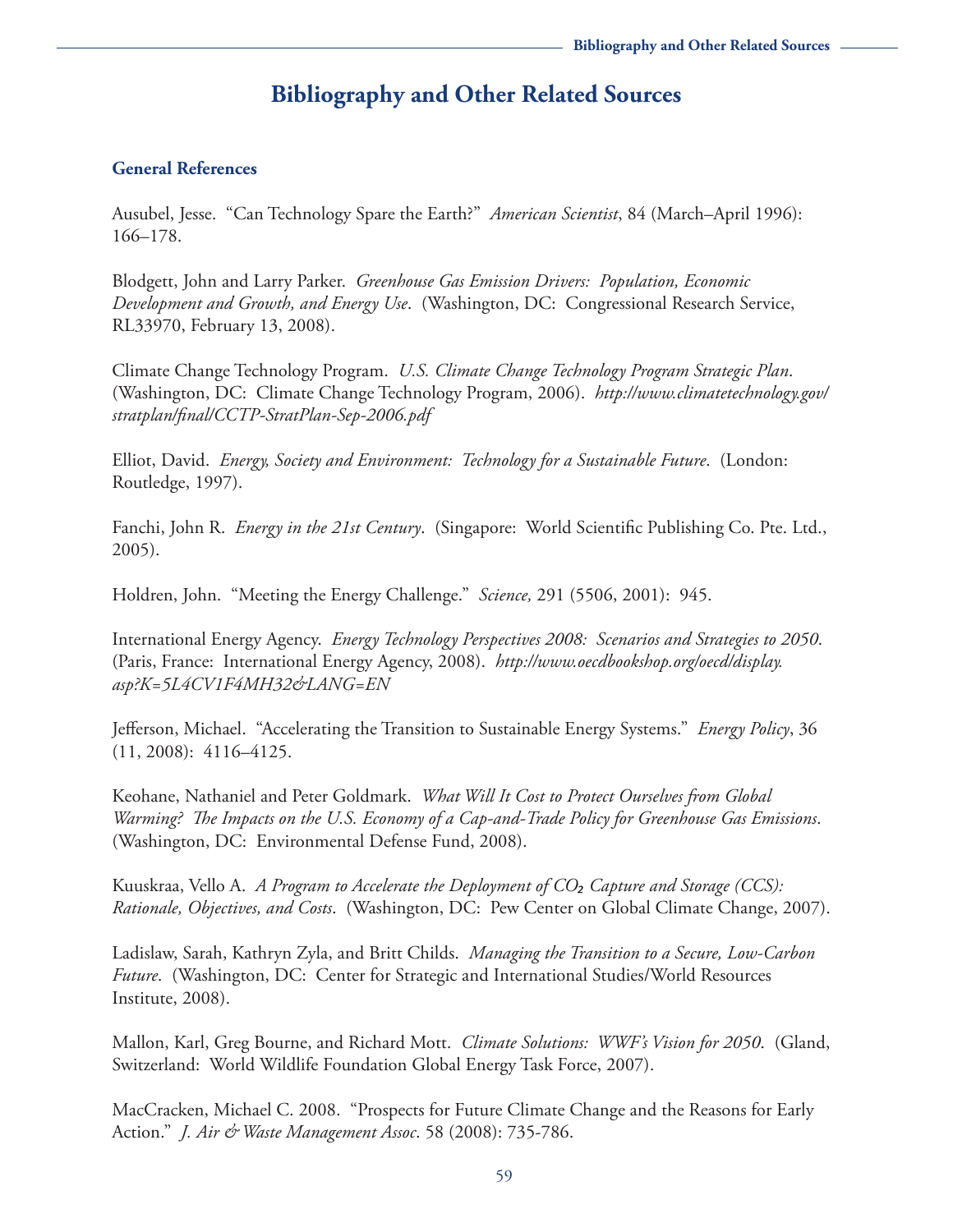**Building a Sustainable Energy Future: U.S. Action for an Effective Energy Economy Transformation**

National Economic Council. *Advanced Energy Initiative*. (Washington, DC: National Economic Council, 2006). *[http://www.whitehouse.gov/stateoftheunion/2006/energy/energy\\_booklet.pdf](http://www.whitehouse.gov/stateoftheunion/2006/energy/energy_booklet.pdf)*

Robertson, G. Philip, et al. 2008. "Sustainable Biofuels Redux." *Science* 322 (2008): 49-50.

Sissine, Fred, et al. *Energy Provisions in the American Recovery and Reinvestment Act of 2009 (P.L. 111-5)*. (Washington, DC: Congressional Research Service, R40412, 2009). Stavins, Robert N. *Environmental Economics*. NBER Working Paper No. 13574. (Cambridge, MA: National Bureau of Economic Research, 2007).

### **Fossil Fuel Technologies**

Bergerson, Joule and Lester Lave. "Baseload Coal Investment Decisions under Uncertain Carbon Legislation." *Environmental Science and Technology*, 41 (10, 2007): 3431–3436.

*The Future of Coal: An Interdisciplinary Study*. (Cambridge, MA: Massachusetts Institute of Technology, 2007).

Hawkins, David and George Peridas. *No Time like the Present: NRDC's Response to MIT's "Future of Coal" Report*. (Washington, DC: Natural Resources Defense Council, 2007).

National Academy of Sciences. *Coal: Research and Development to Support a National Energy Policy*. (Washington, DC: National Academy of Sciences, 2007).

National Coal Council. *Technologies to Reduce or Capture and Store Carbon Dioxide Emissions*. (Washington, DC: National Coal Council, June 2007).

Pena, Naomi and Edward S. Rubin. *A Trust Fund Approach to Accelerating Deployment of CCS: Options and Considerations*. (Washington, DC: Pew Center on Global Climate Change, 2008).

Reinelt, Peter S. and David W. Keith. "Carbon Capture Retrofits and the Cost of Regulatory Uncertainty." *The Energy Journal*, 28 (4, 2007).

Socolow, Robert H. "Can We Bury Global Warming?" *Scientific American*, 293 (1, 2005): 49–55.

Zhao, Lifeng, Yunhan Xiao, Kelly Sims Gallagher, Bo Wang, and Xiang Xu. "Technical, Environmental, and Economic Assessment of Deploying Advanced Coal Power Technologies in the Chinese Context." *Energy Policy*, 7 (36, 2008): 2709–2718.

### **Infrastructure**

Menz, Fredric C. "Green Electricity Policies in the United States: Case Study." *Energy Policy* 33 (2005): 2398–2410.

Morgan, Granger, et al. *The Future of the U.S. Electric Power Sector and Its Implications for Climate Change*. (Washington, DC: Pew Center on Global Climate Change, 2005).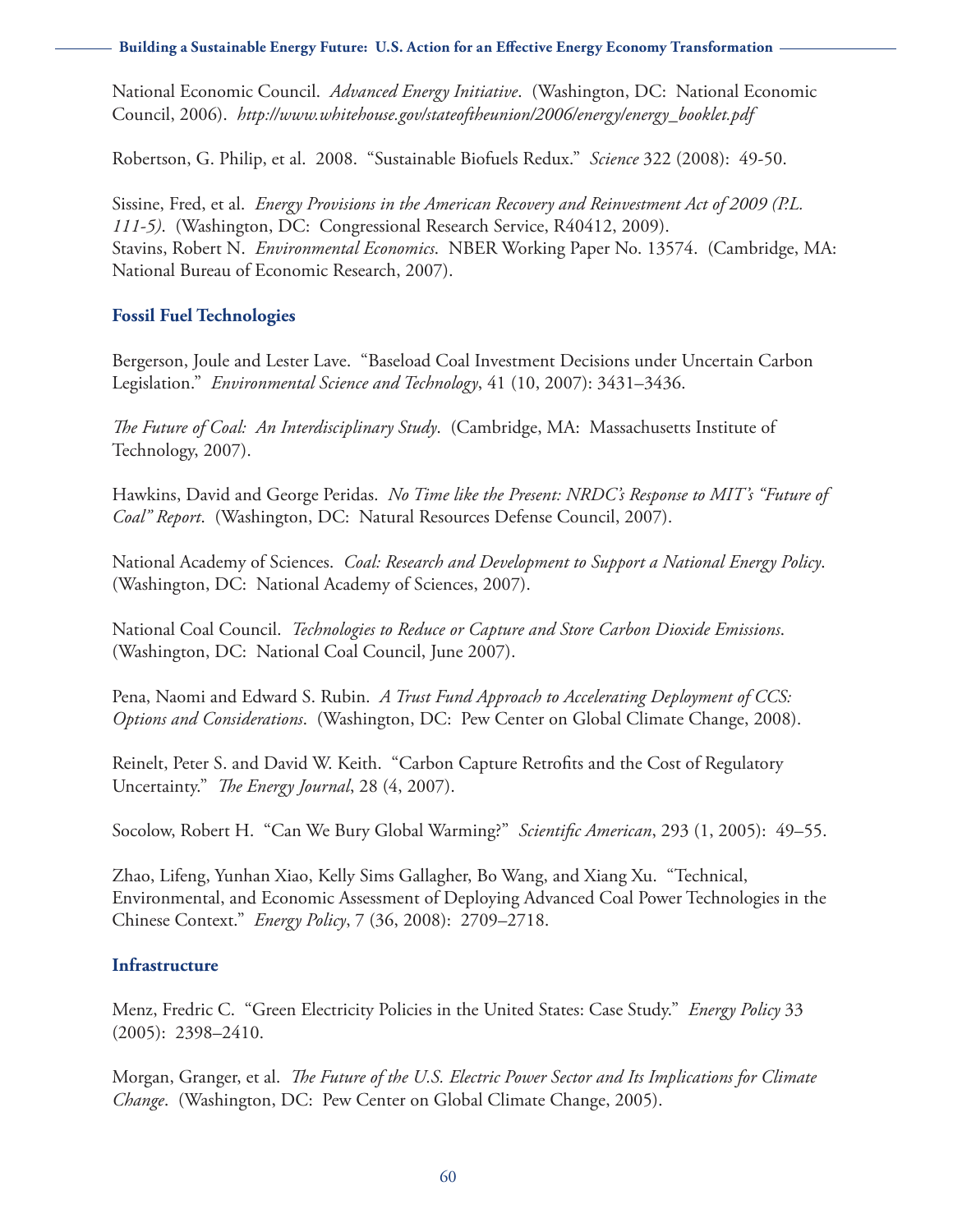Specker, Steven. *Electric Power Research Institute. Electricity Technology in a Carbon-Constrained Future*. (Palo Alto, CA: Electric Power Research Institute, February 2007).

#### **International**

Berrah, Noureddine, Fei Feng, Roland Priddle, and Leiping Wang. *Sustainable Energy in China: The Closing Window of Opportunity*. (Washington, DC: The World Bank, 2007).

Chikkatur, Ananth and Ambuj D. Sagar. *Cleaner Power in India: Towards a Clean-Coal-Technology Roadmap*. Discussion Paper 2007-06. (Cambridge, MA: Energy Technology Innovation Policy Research Group, Belfer Center for Science and International Affairs, December 2007).

Chikkatur, Ananth. *Coal and India's Energy Future*. (Cambridge, MA: Energy Technology Innovation Policy Research Group, Belfer Center for Science and International Affairs, October 17, 2007).

InterAcademy Council. *Lighting the Way: Toward a Sustainable Energy Future*. (Amsterdam, The Netherlands: InterAcademy Council Secretariat, October 2007).

Nakicenovic, Nebojsa, et al., eds. *Global Energy Perspectives*. (Cambridge: Cambridge University Press, 1998).

Pataki, George and Thomas J. Vilsack, chairs. *Confronting Climate Change: A Strategy for U.S. Foreign Policy*. (New York, NY: Council on Foreign Relations, Independent Task Force Report No. 61, 2008).

Ribando Seelke, Clare and Brent D. Yacobucci. *Ethanol and Other Biofuels: Potential for U.S.-Brazil Energy Cooperation*. (Washington, DC: Congressional Research Service, RL34191, September 27, 2007).

Zhou, Dadi and Mark D. Levine. *China's Sustainable Energy Future: Scenarios of Energy and Carbon Emissions*. (Berkeley, CA: Lawrence Berkeley National Laboratory, 2003).

#### **Nuclear Power**

Deutch, John and Ernest Moniz. *The Future of Nuclear Power*. (Cambridge, MA: Massachusetts Institute of Technology, 2003).

Holt, Mark. *Nuclear Energy Policy*. (Washington, DC: Congressional Research Service, RL33558, September 2, 2008).

International Atomic Energy Agency. "Sustainable Development: a Role for Nuclear Power?" Paper presented at the 43rd IAEA General Conference, 2nd Scientific Forum, September, 1999, Vienna, Austria.

International Nuclear Societies Council. *A Vision for the Second Fifty Years of Nuclear Energy: Vision and Strategies*. (La Grange, IL: American Nuclear Society, 1996).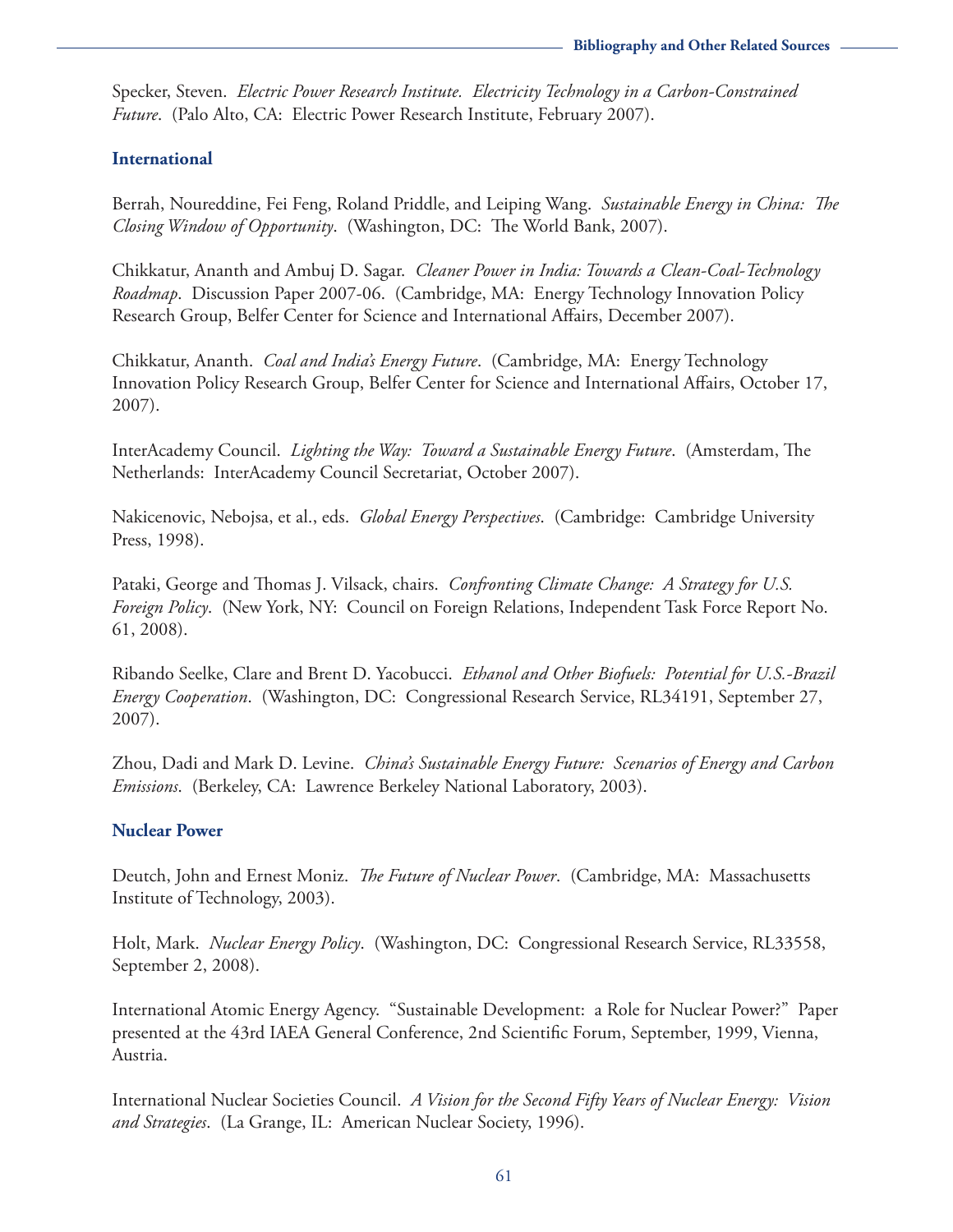**Building a Sustainable Energy Future: U.S. Action for an Effective Energy Economy Transformation**

Hirschberg, Stefan and Roberto Dones. "*Report of IAEA Advisory Group Meeting on Contribution of Advanced Reactors for Sustainable Development: Electricity Generation Systems and Sustainability– Interdisciplinary Evaluation*." (Vienna, Austria: International Atomic Energy Agency, June 13–16, 2000).

Sekimoto, Hiroshi. "Physics of Future Equilibrium State of Nuclear Energy Utilization." Paper presented at the International Conference on Reactor Physics and Reactor Computations, January, 23–26, 1994, Tel Aviv, Israel.

#### **Policy and Education**

Office of Science and Technology Policy. Domestic Policy Council. *American Competitiveness Initiative*. (Washington, DC: Office of Science and Technology Policy, 2006). *[http://www.](http://www.whitehouse.gov/stateoftheunion/2006/aci/aci06-booklet.pdf) [whitehouse.gov/stateoftheunion/2006/aci/aci06-booklet.pdf](http://www.whitehouse.gov/stateoftheunion/2006/aci/aci06-booklet.pdf)*

Bamberger, Robert. *Energy Policy: Conceptual Framework and Continuing Issues*. (Washington, DC: Congressional Research Service, RL31720, March 7, 2007).

Bent, Robert, Lloyd Orr, and Randall Baker. *Energy: Science, Policy, and the Pursuit of Sustainability*. (Washington, DC: Island Press, 2002).

California Public Utilities Commission. *California Long-Term Energy Efficiency Strategic Plan*. (San Francisco, CA: California Public Utilities Commission, 2008). *[http://www.californiaenergyefficiency.](http://www.californiaenergyefficiency.com/docs/EEStrategicPlan.pdf) [com/docs/EEStrategicPlan.pdf](http://www.californiaenergyefficiency.com/docs/EEStrategicPlan.pdf)*

Chedid, Loutfallah Georges. "Energy, Society, and Education, with Emphasis on Educational Technology Policy for K-12." *Journal of Science Education and Technology*, 14 (1, 2005): 75–85.

Cowart, Richard, Shanna Vale, Joshua Bushinsky, and Pat Hogan. *State Policy Options to Advance CCS*. (Washington, DC: Pew Center on Global Climate Change, February 2008).

"Engineering Education in Sustainable Development." *International Journal of Sustainability in Higher Education*, 6 (3, 2005).

Geller, Howard. *Energy Revolution: Policies for a Sustainable Future*. (Washington, DC: Island Press, 2003).

Haas, Reinhard, Nebojsa Nakicenovic, Amela Ajanovic, Thomas Faber, Lukas Kranzl, Andreas Müller, and Gustav Resch. "Towards Sustainability of Energy Systems: A Primer on How to Apply the Concept of Energy Services to Identify Necessary Trends and Policies." *Energy Policy*, 36 (11, 2008): 4012-4021.

Jennings, Philip. "New Directions in Renewable Energy Education." *Renewable Energy: an International Journal*, 34 (2, 2009): 435–-439.

Lazzari, Salvatori. *Energy Tax Policy: History and Current Issues*. (Washington, DC: Congressional Research Service, RL33578, October 30, 2008).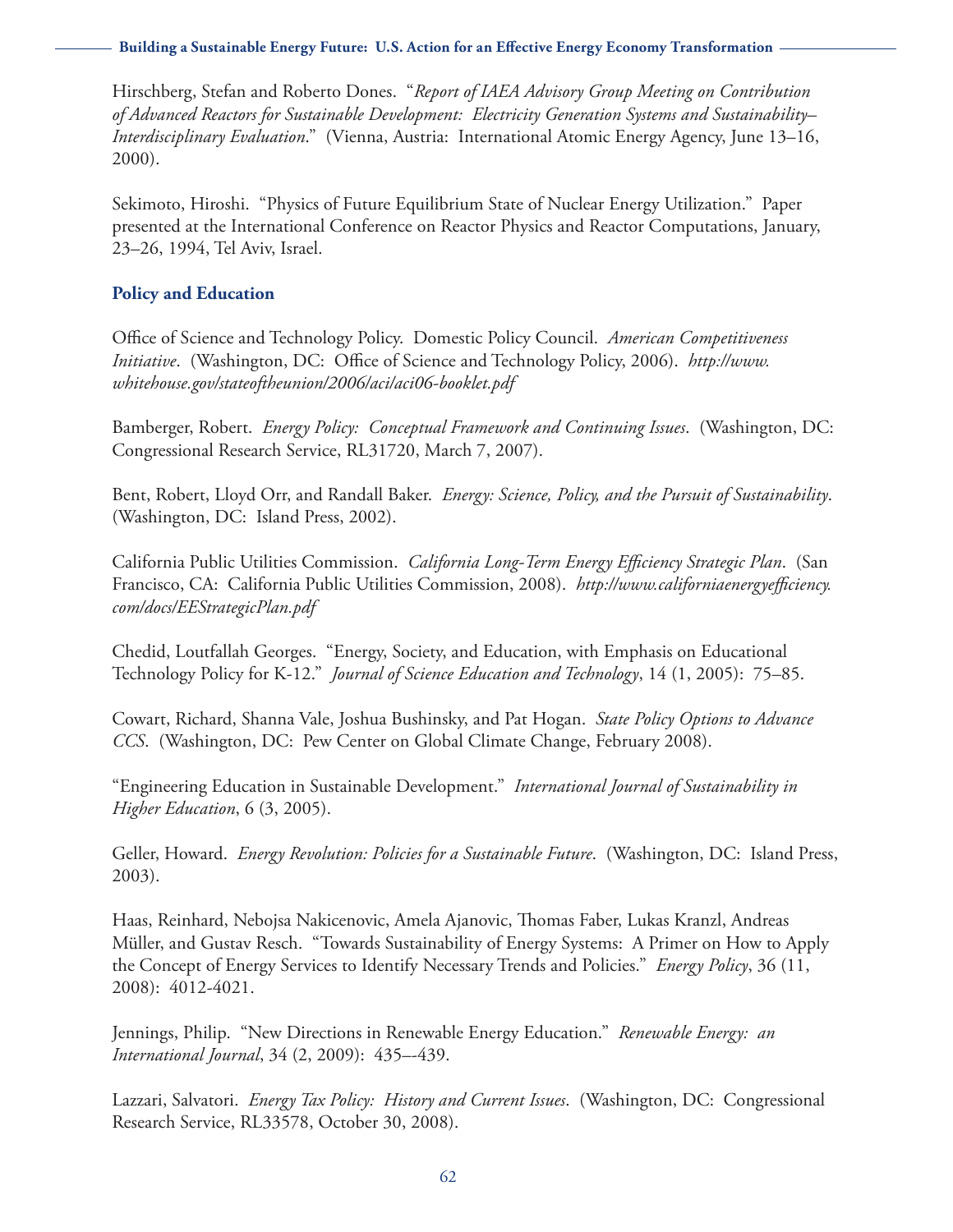Namovicz, Christopher, Michael Durstewitz, Gershon Grossman, Anil Misra, Ricardo Ruther, Koichi Sakuta, Jeff Bell, and Debra Lew. "Energy Policy." Chapter 2 in Kreith, Frank and D. Yogi Goswami. *Handbook of Energy Efficiency and Renewable Energy*. (Boca Raton, FL: CRC Press, 2007).

Ogden, Peter, John Podesta, and John Deutch. *A New Strategy to Spur Energy Innovation*. (Washington, DC: Center for American Progress, January 2008).

Sissine, Fred. *Renewable Portfolio Standard (RPS): Background and Debate Over a National Requirement*. (Washington, DC: Congressional Research Service, RL34116, December 5, 2007).

Sissine, Fred. *Renewable Energy R&D Funding History: a Comparison with Funding for Nuclear Energy, Fossil Energy, and Energy Efficiency R&D*. (Washington, DC: Congressional Research Service, RS22858, April 9, 2008).

Stavins, Robert. *A U.S. Cap and Trade System to Address Global Climate Change*. Discussion Paper 2007-13. (The Brookings Institution, Discussion Paper 2007-13, October 2007).

Stine, Deborah D. *Advanced Research Projects Agency –Energy (ARPA-E): Background, Status, and Selected Issues for Congress*. (Washington, DC: Congressional Research Service, RL34497, August 12, 2008).

Stine, Deborah D. *The Manhattan Project, the Apollo Program, and the Federal Energy Technology R&D Programs: A Comparative Analysis*. (Washington, DC: Congressional Research Service, RL34645, September 24, 2008).

"Sustainability: New Insights for Education." *International Journal of Sustainability in Higher Education*, 8 (2, 2007).

### **Renewable Energy and Energy Efficiency**

Capehart, Tom. *Renewable Energy Policy in the 2008 Farm Bill*. (Washington, DC: Congressional Research Service, RL34130, September 17, 2008).

Lane, Nic. *Wave, Tidal, and In-Stream Energy Projects: Which Federal Agency Has the Lead?* (Washington, DC: Congressional Research Service, RS22721, October 7, 2008).

Logan, Jeffery. *Lighting Efficiency Standards in the Energy Independence and Security Act of 2007: Are Incandescent Light Bulbs "Banned"?* (Washington, DC: Congressional Research Service, RS22822, April 23, 2008).

Prindle, Bill, Maggie Eldridge, Mike Eckhardt, and Alyssa Frederick. *Twin Pillars of Sustainable Energy: Synergies between Energy Efficiency and Renewable Energy Technology and Policy*. (Washington, DC: American Council for an Energy Efficient Economy, May 2007).

Rogers, J.C.; E.A. Simmons, E.A.; I. Convery, I.; and A. Weatherall, A. "Public Perceptions of Opportunities for Community-Based Renewable Energy Projects." *Energy Policy* 36 (11, 2008): 4217–4226.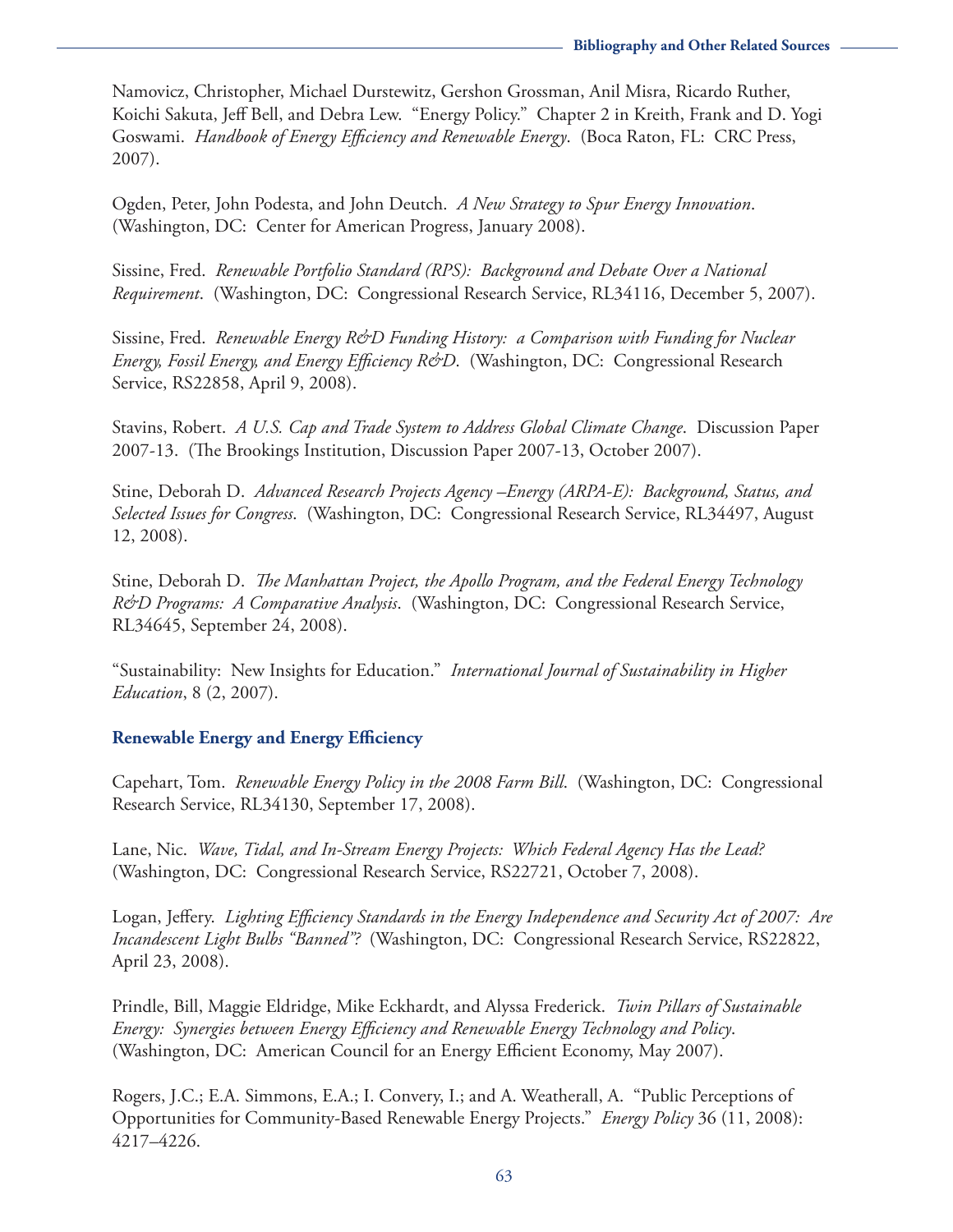**Building a Sustainable Energy Future: U.S. Action for an Effective Energy Economy Transformation**

Sissine, Fred. *Energy Efficiency and Renewable Energy Incentives Factsheet: a Guide to Selected Online Information Sources and Reports*. (Washington, DC: Congressional Research Service, RS22795, September, 2008).

Sissine, Fred and Lynn Cunningham. Energy Efficiency and Renewable Energy Legislation in the 110th Congress. (Washington, DC: Congressional Research Service, RL33831, September 29, 2008).

#### **Transportation**

Gonder, Jeffery and Tony Markel. *Energy Management Strategies for Plug-in Hybrid Electric Vehicles*. (Golden, CO: National Renewable Energy Laboratory, NREL/CP-540-40970, 2007).

Hadley, Stanton and Alexandra Tsvetkova. *Potential Impacts of Plug-in Hybrid Electric Vehicles on Regional Power Generation*. (Oak Ridge, TN: Oak Ridge National Laboratory, ORNL/ TM-2007/150, 2007).

Heiman, Michael K. and Barry D. Solomon. "Fueling U.S. Transportation: The Hydrogen Economy and its Alternatives." *Environment*, 49 (8, 2007): 10–25.

Litman, Todd and David Burwell. "Issues in Sustainable Transportation." *International Journal of Global Environmental Issues*, 6 (4, 2006): 331–347.

Seungdo, Kim and Bruce E. Dale. "Life Cycle Assessment of Various Cropping Systems Utilized for Producing Biofuels: Bioethanol and Biodiesel." *Biomass and Bioenergy,* 29 (6, 2005): 426–439.

Waegel, Alex, John Byrne, Daniel Tobin, and Bryan Haney. "Hydrogen Highways: Lessons on the Energy Technology-Policy Interface." *Bulletin of Science, Technology and Society*, 26 (4, 2006): 288–298.

Yacobucci, Brent. *Advanced Vehicle Technologies: Energy, Environment, and Development Issues*. (Washington, DC: Congressional Research Service, RL30484, December 6, 2007).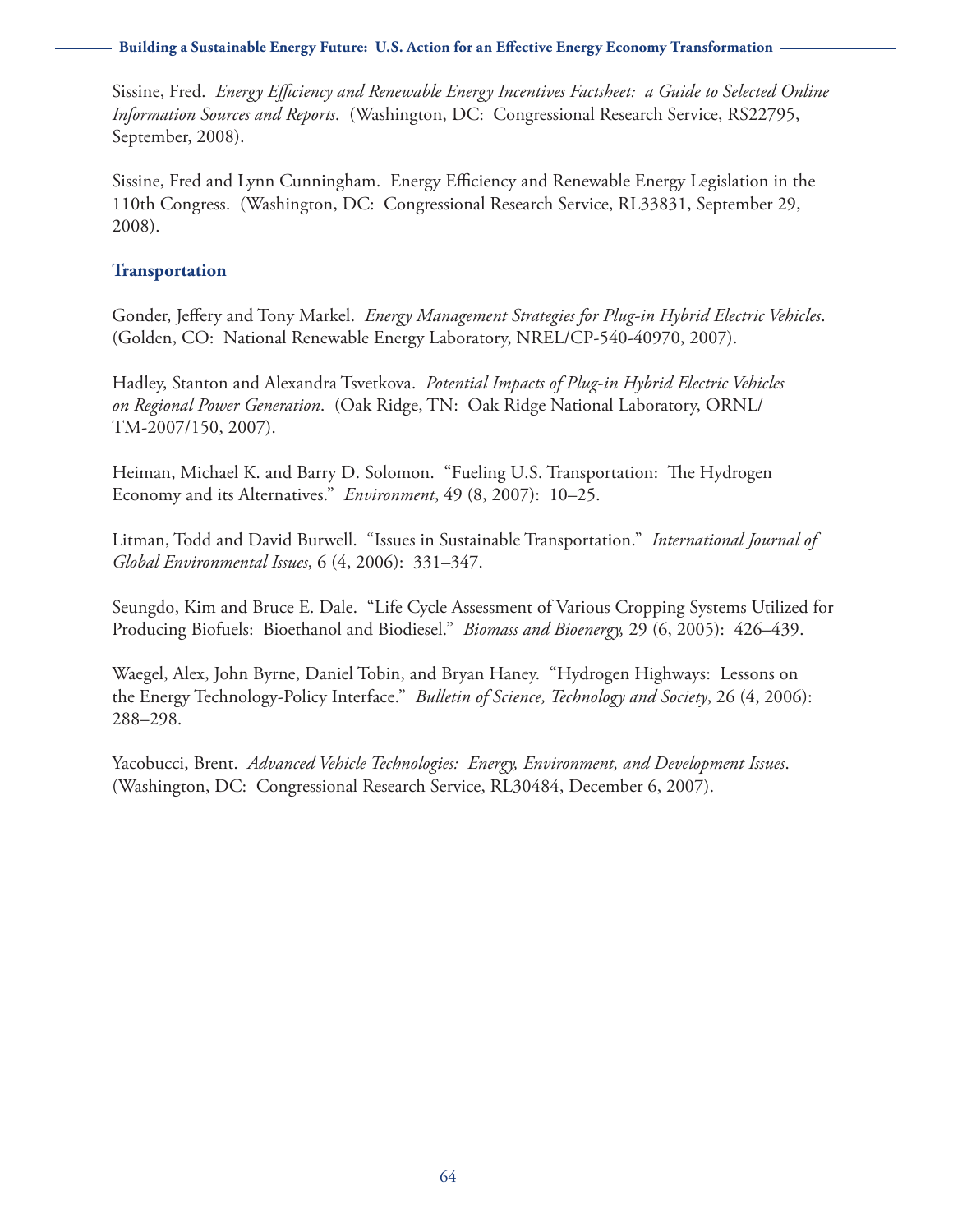## **National Science Board Recent Publications**



**Science and Engineering Indicators 2008** (volume 1, [NSB-08-01;](http://www.nsf.gov/statistics/seind08/) volume 2[, NSB-08-01A\)](http://www.nsf.gov/statistics/seind08/pdf_v2.htm)



**International Science and Engineering Partnerships: A Priority for U.S. Foreign Policy and Our Nation's Innovation Enterprise** ([NSB-08-4\)](http://www.nsf.gov/publications/pub_summ.jsp?ods_key=nsb084)



**Moving Forward to Improve Engineering Education** [\(NSB-07-122\)](http://www.nsf.gov/publications/pub_summ.jsp?ods_key=nsb07122)



**A National Action Plan for Addressing the Critical Needs of the U.S. Science, Technology, Engineering, and Mathematics Education System** [\(NSB-07-114\)](http://www.nsf.gov/publications/pub_summ.jsp?ods_key=nsb07114)



**Enhancing Support of Transformative Research at the National Science Foundation**  [\(NSB-07-32\)](http://www.nsf.gov/publications/pub_summ.jsp?ods_key=nsb0732)

#### **Obtaining the Board Report**

The report is available electronically at: *[http://www.nsf.gov/nsb/publications/2009/nsb0955\\_se\\_future.pdf](http://www.nsf.gov/nsb/publications/2009/nsb0955_se_future.pdf)*

Paper copies of the report can be ordered by submitting a Web-based order form at: *<http://www.nsf.gov/> publications/orderpub.jsp* or contacting NSF Publications at: 703-292-7827.

Other options for obtaining the documents: TTY: 800-281-8749; FIRS: 800-877-8339.

For special orders or additional information, contact the National Science Board Office: *[NSBOffice@nsf.gov](mailto:NSBOffice@nsf.gov)* or 703-292-7000.